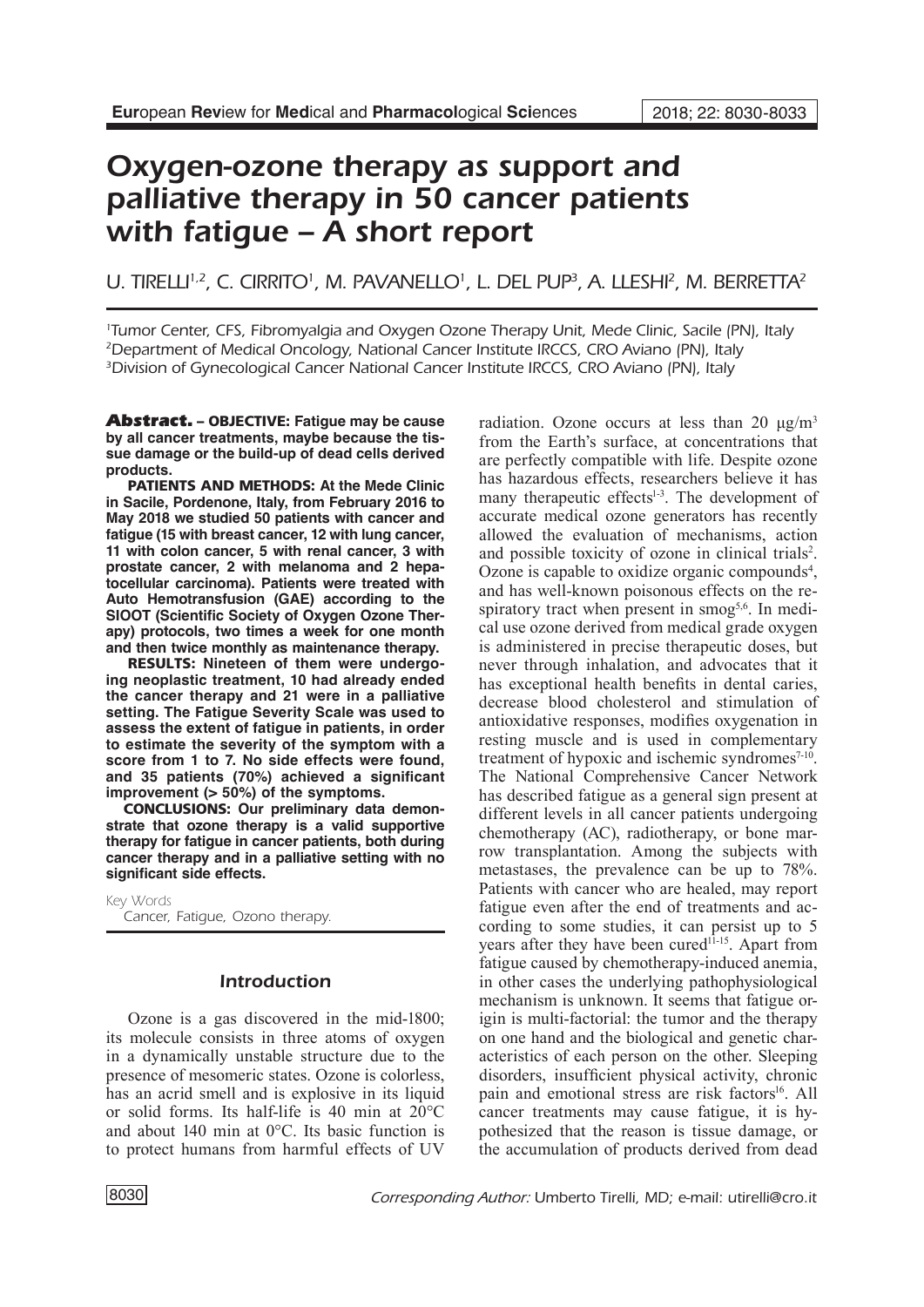cells. Cancer treatments also produce the pro-inflammatory cytokines formation that is high in patients complaining for fatigue after the therapy. During radiotherapy fatigue increases, reaching its peak at about half cycle, but generally improving after two months from the conclusion of treatments. Patients undergoing biotherapies are expose to endogenous and exogenous cytokines causing a flu-like syndrome with symptoms such as fatigue, fever, chills, myalgia, headaches and general malaise, but also mental fatigue and cognitive deficits. Antiblastic chemotherapy is associated with fatigue, worsening when pain, anxiety or depression are concomitant. Still unknown are the characteristics of patients associated with worsening or remission of fatigue. Overall, fatigue and pain are often associated with cancer therapies<sup>17-19</sup>.

### Patients and Methods

In order to evaluate the efficacy of oxygen-ozone therapy on cancer patients with fatigue, either during or after cancer therapy or in a palliative setting, we decided to undertake a study collecting the samples at the Tumor Center, CFS, Fibromyalgia and Oxygen Ozone Therapy Unit, Mede Clinic, Sacile (Pordenone, Italy). This work has been performed in compliance with the ethical values laid down by the Declaration of Helsinki, and informed consent documentation have been reviewed and agreed by the independent Ethics Committee at the Mede Clinic.

### *Statistical Analysis*

The  $x^2$  test has been used to calculate the differences according to age, gender, and adverse events. Univariate analyses have been performed to match the study arms and the unadjusted logic regression method has been used to assess crude odds ratios and 95% confident intervals. Logistic progression models adjusted for major confounders like gender and age have been used to calculate adjusted odds ratios and 95% confident ratios;  $p<0.05$  has been considered statistically significant.

#### **Results**

Between February 2016 to May 2018 we have enrolled in the study 50 consecutive patients with cancer and fatigue, 15 with breast cancer (9 during cancer therapy, 6 after having finished cancer therapy, all females, aged 38 to 72 years), 12 with lung cancer (all in a palliative setting, i.e. after AC and/or radiotherapy have been used and patients were in progression without any potential further effective therapy available, 10 males and 2 female, aged 50 to 78 years), 11 with colon cancer (5 during AC, 3 after therapy was finished and 3 in a palliative setting, 7 males and 4 females, aged 48 to 78 years), 5 with renal cancer (2 during cancer therapy, 1 after finishing cancer therapy and 2 in a palliative setting, 3 males and 2 females, aged 41 to 68 years), 3 with prostate cancer (all during cancer therapy, aged 60 to 81 years), 2 with melanoma (all in a palliative setting, both females and aged 39 to 52 years) and 2 hepatocellular carcinoma (both in a palliative setting, both males, aged 61 to 71 years). Therefore, of the 50 patients treated, 19 were during AC, 10 had already finished the cancer therapy and 21 were in a palliative setting (Table I). To assess the extent of fatigue in patients with cancer we have used the Fatigue Severity Scale, in order to estimate the severity of the symptom with a score from 1 to  $7^{20}$ . Patients have been treated

| Cancer<br>type           | N. of<br>patients | <b>During</b><br>therapy | <b>After therapy</b><br>was finished | <b>Palliative</b><br>setting |  |
|--------------------------|-------------------|--------------------------|--------------------------------------|------------------------------|--|
| <b>Brest</b>             |                   |                          |                                      |                              |  |
| Lung                     |                   |                          |                                      |                              |  |
| Colon                    |                   |                          |                                      |                              |  |
| Renal                    |                   |                          |                                      |                              |  |
| Prostate                 |                   |                          |                                      |                              |  |
| Melanoma                 |                   |                          |                                      |                              |  |
| Hepatocellular Carcinoma |                   |                          |                                      |                              |  |
|                          | $35(70\%)$        | 12                       | 10                                   | 13                           |  |

Table I. Characteristics of 35/50 pts who responded to ozone therapy.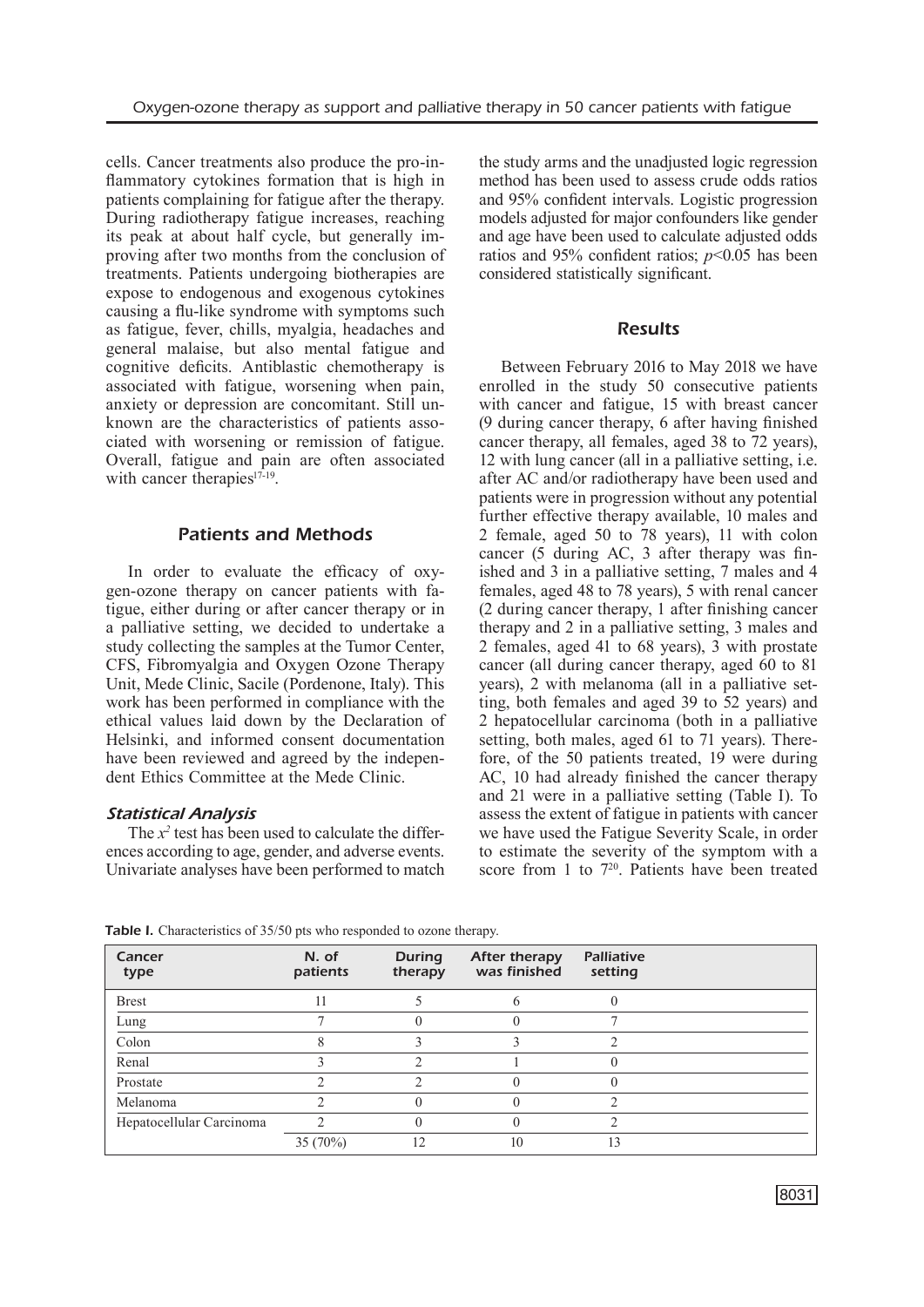with auto hemotransfusion (GAE) according to the Scientific Society of Oxygen Ozone Therapy (SIOOT) protocols, twice a week for one month and then twice a month as maintenance therapy. No significant side effects have been found, while 35 patients (70%) achieved a significant improvement (>50% of the symptoms) of fatigue during therapy, after therapy was terminated, or in a palliative setting, without any significant difference among the three groups of patients, also due to the small numbers of patients in each group. Because the short period of follow up, we have not yet evaluate the duration of response obtained.

#### **Discussion**

When a patient begins an anticancer treatment, it is very important to explain that fatigue may occur. Informing the patient is the first step towards a proper management. Fatigue can be treated with pharmacological and non-pharmacological interventions. It is generally recommended to use both. Pharmacological therapies differ depending on the cause of fatigue (erythropoietin for anemia, sleep inducers for insomnia, antidepressants for depression). Among the non-pharmacological interventions, physical exercise seems to be the most effective $2^{4-31}$ . The scientific community considers [ozone therapy](https://www.austinozone.com) among the integrative but not substitutive for treatments. Ozone therapy may be used as adjuvant for palliative care in tumors. The procedure aims to increase oxygenation and cell metabolism and improve the quality of life Ozone therapy improves oxygenation in most tumor tissues with hypoxia and it may be considered a potential adjuvant to AC and radiotherapy<sup>11-20</sup>. At our knowledge, there are few reports published in literature regarding ozone therapy in cancer patients<sup>21-23</sup>. In our case series, ozone therapy seems to be effective either in patients with fatigue related to antineoplastic therapy, after therapy has been finished and also in palliative setting. Due to the overall small number of patients in each group, it has not yet been evaluated in detail the outcome in each group of patients.

## Conclusions

At our knowledge, this is among the largest studies reported in the literature of cancer patients treated with oxygen-ozone therapy. Oxygen-ozone therapy seems to be a valid supportive therapy for fatigue in cancer patients, both during cancer therapy and in a palliative setting, without any significant side effects. In the next future we hope to increase the number of patients to some more different kinds of cancer either in therapy of in a palliative setting and in a vision of complementary and integrative medicine32,33. Considering the small number of patients treated and evaluated we firmly believe that others confirmatory randomized trial are needed to improve the amount of data and quality of scientific results.

#### Conflict of Interests

The Authors declare that they have no conflict of interests.

#### References

- 1) DI PAOLO N, Bocci V, GAGGIOTI E. Ozone therapy editorial review. Int J Artificial Organs 2004; 27: 168-175.
- 2) Bocci V. Biological and clinical effects of ozone: has ozone therapy a future in medicine? Br J Biomed Sci 1999; 56: 270-279.
- 3) Bocci V. Does ozone therapy normalize the cellular redox balance? Implications for the therapy of human immunodeficiency virus infection and several other diseases. Med Hypothesis 1996; 46: 150-154.
- 4) RAZUMOVSKII Z. New York: Elsevier; 1984. Ozone and its reactions with organic compounds. Available from: http://ozonicsint.com/articles\_vivo.html
- 5) HEALTH AND ENVIRONMENTAL FEFECTS OF GROUND-LEVEL ozone. U.S. EPA. 1997. Jul, Available from: http:// www.practicalasthma.net/pages/topics/aaozone. htm
- 6) FOLINSBEE LJ. Effects of ozone exposure on lung function in man. Rev Environ Health 1981; 3: 211-240.
- 7) Bocci V. Is it true that ozone is always toxic? The end of a dogma. Toxicol Appl Pharmacol 2006; 16: 493-504.
- 8) HOLMES J. Clinical reversal of root caries using ozone, double-blind, randomised, controlled 18-month trial. Gerodontology 2003; 20: 106-114.
- 9) Wu MY, Xing CY, Wang JN, Li Y, Lin XW, Fu ZJ. Therapeutic dosage of ozone inhibits autophagy and apoptosis of nerve roots in a chemically induced radiculoneuritis rat model. Eur Rev Med Pharmacol Sci 2018; 22: 1787-1797.
- 10) Clavo B, Pérez JL, López L, Suárez G, Lloret M, Rodríguez V, Macías D, Santana M, Morera J, Fiuza D, ROBAINA F, GÜNDEROTH M. Effect of ozone therapy on muscle oxygenation. J Altern Complement Med 2003; 9: 251-256.
- 11) National Comprehensive Cancer Network. Cancer-related fatigue. NCCN 2014: 1.
- 12) VITKAUSKAITĖ E, JUOZAITYTĖ E, DRUKTENIENĖ J, BUNEVIĐIU Rs. A systematic review of cancer related fatigue. Biological Psychiatry and Psychopharmacology 2011; 2: 74-77.